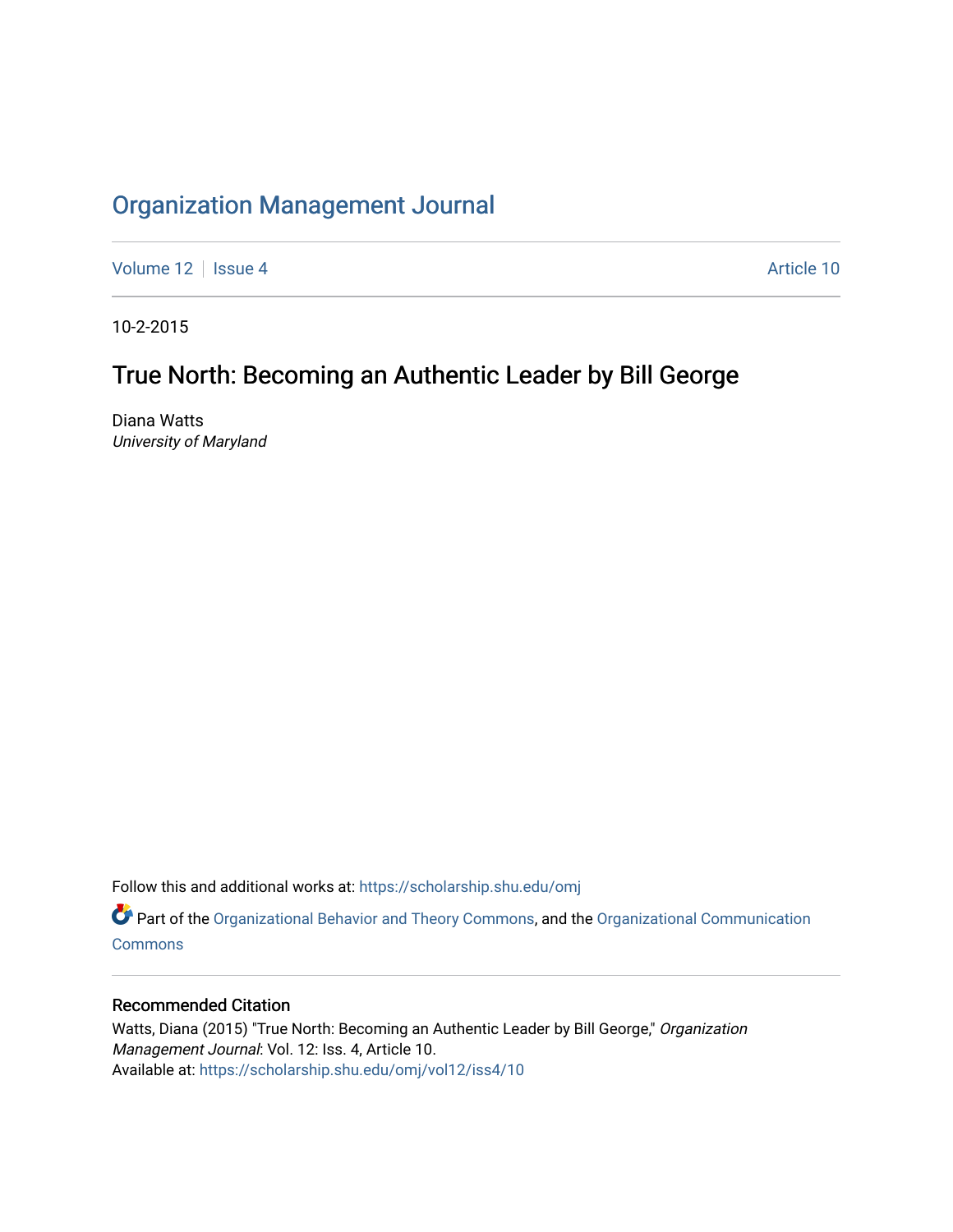

## *True North: Becoming an Authentic Leader* **by Bill George**

## **Diana Watts**

*University of Maryland, College Park, Maryland, USA*

Leadership continues to be a pivotal topic for managers, academics, and even documentary filmmakers. From Max Weber's classic study of ideal types of leadership to the GLOBE study of cultural dimensions and leadership behavior to recent films searching to "decode" Steve Jobs's particular leadership style, the issue remains—what does it take to lead and gain followers (Bendix, [1962;](#page-2-0) House, [2004;](#page-2-1) Sorkin, 2015)? Bill George's approach in *True North: Becoming an Authentic Leader* (2015) sets out an agenda that celebrates the significance of personal growth. The book is an updated and expanded version of the 2007 edition, including a more diverse and global set of leaders (p. 296). Carefully eschewing any suggestion of embedded traits, the emphasis is on taking charge of individual development. The comparison is made with athletes and musicians, noting that "you must take responsibility" and that this commitment may "take a lifetime to fulfill" (p. 9). *True North* becomes the code phrase for developing an individual blend of authentic abilities and values based on introspection. It is this uniqueness that, George argues, forms the essential basis for modern leadership and success in complex organizations.

George's writing has a specific vantage point, given his own experience as former chairman and chief executive officer (CEO) of Medtronic during the 1990s and his appointment as a senior fellow at the Harvard School of Business (p. 293). George himself represents the model of the scholar-practitioner with a genuine understanding of the applied leadership dilemmas and an appreciation for the conceptual work of key management thought leaders such as Bennis and Drucker (pp. xi–xii). This blended appreciation for both theory and practice has resulted in a book design that can be read at several different levels—individual development exercises, current case studies, and a framework for leadership.

The structure of the book is organized to engage the reader in a shift of perspective from the individual and personal formative experiences to a discussion of leading in an increasingly complex world. George organizes the work into three sections: Part I, Your leadership journey; Part II, Developing as an authentic leader; and Part III, Your true north meets the world. The reader

is invited to work through these levels, moving from inner to outer focus based on a consistent framework that includes cases and, to use George's term, archetypes. For example, Part I, which focuses on the individual, is further divided into a series of cases grouped around (a) your life story, (b) losing your way, and (c) crucibles (p. 10). In the discussion of "losing your way," George identifies familiar examples of very public failures such as Lance Armstrong, Richard Grasso, and Richard Fuld of Lehman Brothers (pp. 45–54). In addition to providing specific examples, George offers a categorization of the distinctive types of failings these cases represent, through archetypes—including "imposters, rationalizers, glory seekers, loners and shooting stars" (pp. 47–48). This combination of narrative detail and categorization by type encourages the reader to draw inferences that extend beyond an individual case to a more generic type of insight across the cases. The final step is providing the reader with specific questions to encourage individual and personal reflections, based in part on the preceding case examples and categories. This returns the focus to the individual's personal leadership qualities and the insight that can be gained through introspection.

Although George considers the top-down, command-style leader to be "twentieth-century," it is clear that he believes the leaders do matter in terms of the potential of their organizations (p. 8). He argues that it is not about specific "characteristics or traits of a leader" and*/*or only about being "at the top of an organization" in order to lead (p. 9). George's focus is on guiding the individual discovery process leading to introspection, growth, and finally the culmination of a position of "true north" or authentic leadership.

As mentioned, the book benefits from George's experience as former CEO of Medtronic and his current appointment as Professor of Management Practice and Henry B. Arthur Fellow of Ethics at Harvard Business School, in that it is clearly written for the practitioner, and in this he succeeds. His framework is accessible, the cases are well selected, and his tone is both companionable and supportive. Individuals in leadership positions at all levels may find the approach of inner reflection coupled with real-world experiences of well-known leaders to offer an excellent opportunity to gauge their own development against the gold standard of high profile leaders. Academics may appreciate the degree of detail documented here and the anecdotal

Address correspondence to Diana Watts, Trinity Washington University, 125 Michigan Ave., Washington, DC 20017, USA. E-mail: [wattsd@trinitydc.edu](mailto:wattsd@trinitydc.edu)